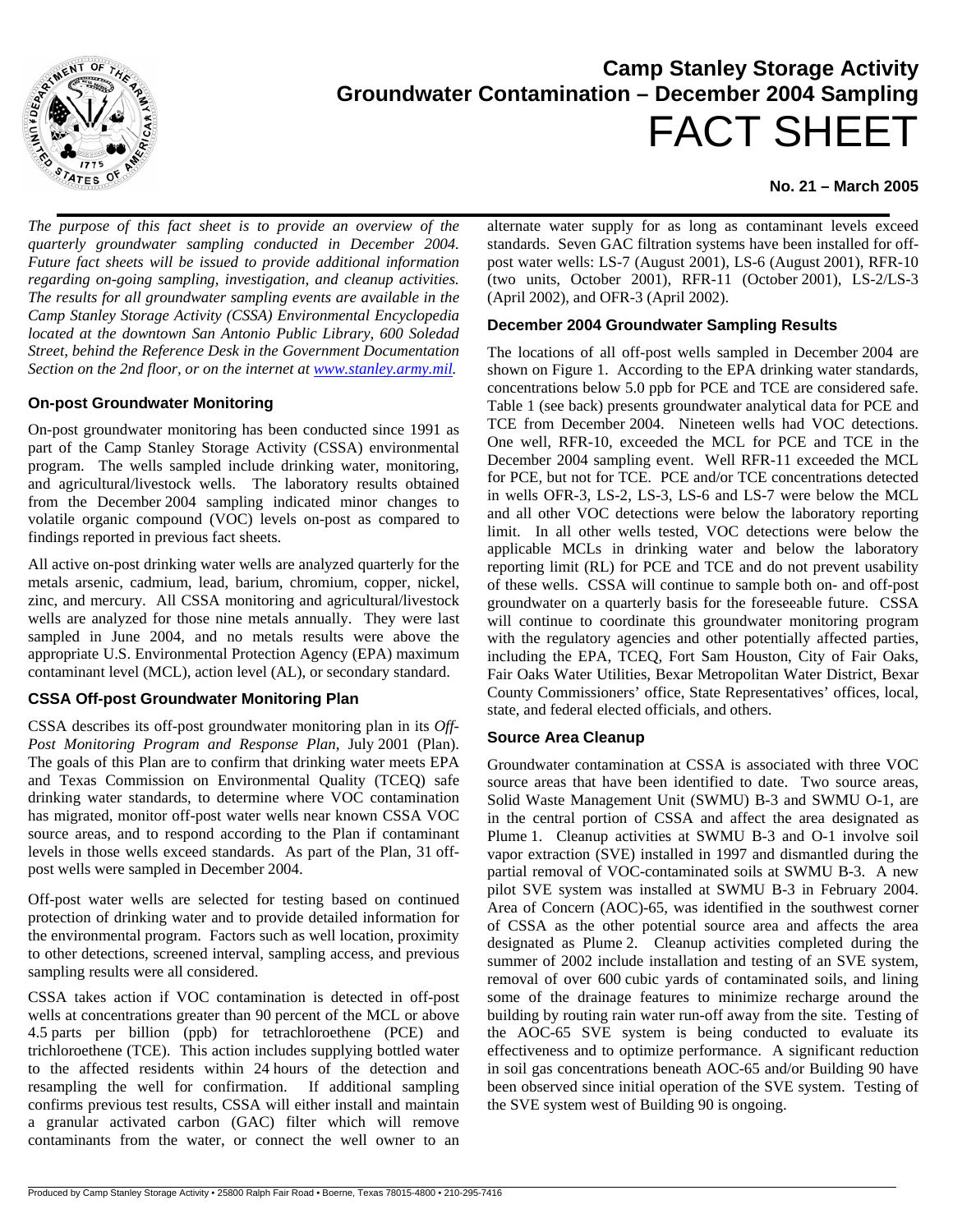#### **Public Comment**

CSSA will continue to inform the public about various aspects of its environmental program. The public is welcome to comment on this fact sheet and the environmental activities at CSSA by writing to:

> Installation Manager, Camp Stanley Storage Activity 25800 Ralph Fair Road Boerne, Texas 78015-4800

You may also comment by calling:

- CSSA Installation Manager, Mr. Jason D. Shirley, at (210) 295-7416;
- EPA Regional Program Manager, Mr. Greg Lyssy, at (214) 665-8317; or
- Fort Sam Houston, Public Affairs Office, Mr. Phillip Reidinger, at (210) 221-1151 or (210) 336-0449 (mobile)

#### **Table 1 - Groundwater Sampling Results Off-post wells near Plume 1**

|                                                  | <b>PCE</b> | TCE   |  |
|--------------------------------------------------|------------|-------|--|
| <b>Well Number</b>                               | (ppb)      | (ppb) |  |
| FO-J1                                            | 0.18F      | 0.22F |  |
| FO-22                                            | ND         | ND    |  |
| JW-7                                             | 0.39F      | ND    |  |
| JW-8                                             | 0.14F      | 0.22F |  |
| JW-9                                             | ND         | ND    |  |
| JW-14                                            | 0.10F      | ND    |  |
| JW-26                                            | ND         | ND    |  |
| JW-28                                            | ND         | ND    |  |
| JW-29                                            | ND         | ND    |  |
| JW-30                                            | 0.14F      | 0.27F |  |
| RFR-3                                            | ND         | ND    |  |
| RFR-6                                            | ND         | ND    |  |
| RFR-7                                            | ND         | ND    |  |
| <b>RFR-13</b>                                    | ND         | ND    |  |
| The MCL for PCE and TCE is 5.0 ppb               |            |       |  |
| $ND = The VOC$ was not detected above the method |            |       |  |
| detection limit.                                 |            |       |  |
| $F =$ The VOC was not detected above the RL.     |            |       |  |
| $Bold =$ Concentration > MCL                     |            |       |  |

# **Table 1, cont'd**

| Off-post wells near Plume 2 |            |  |  |
|-----------------------------|------------|--|--|
| <b>PCE</b>                  | <b>TCE</b> |  |  |
| (ppb)                       | (ppb)      |  |  |
| 0.19F                       | <b>ND</b>  |  |  |
| 0.11F                       | ND         |  |  |
| 0.12F                       | ND         |  |  |
| ND.                         | ND         |  |  |
| ND.                         | ND         |  |  |
| 1.64                        | 0.43F      |  |  |
| 1.59                        | 0.26F      |  |  |
| 0.18F                       | ND         |  |  |
| ND.                         | 0.19F      |  |  |
| 4.23                        | 0.67F      |  |  |
| 1.85                        | 0.33F      |  |  |
| 0.19F                       | ND         |  |  |
| ND                          | ND         |  |  |
| 1.75                        | 2.21       |  |  |
| 11.7                        | 5.55       |  |  |
| 5.32                        | 0.58F      |  |  |
| ND                          | 0.18F      |  |  |
|                             |            |  |  |

The MCL for PCE and TCE is 5.0 ppb

ND = The VOC was not detected above the method detection limit.

F = The VOC was not detected above the RL.

Bold = Concentration > MCL \*These wells are equipped with a GAC filtration system. Results in this table are for samples collected prior to treatment by the GAC filtration system.